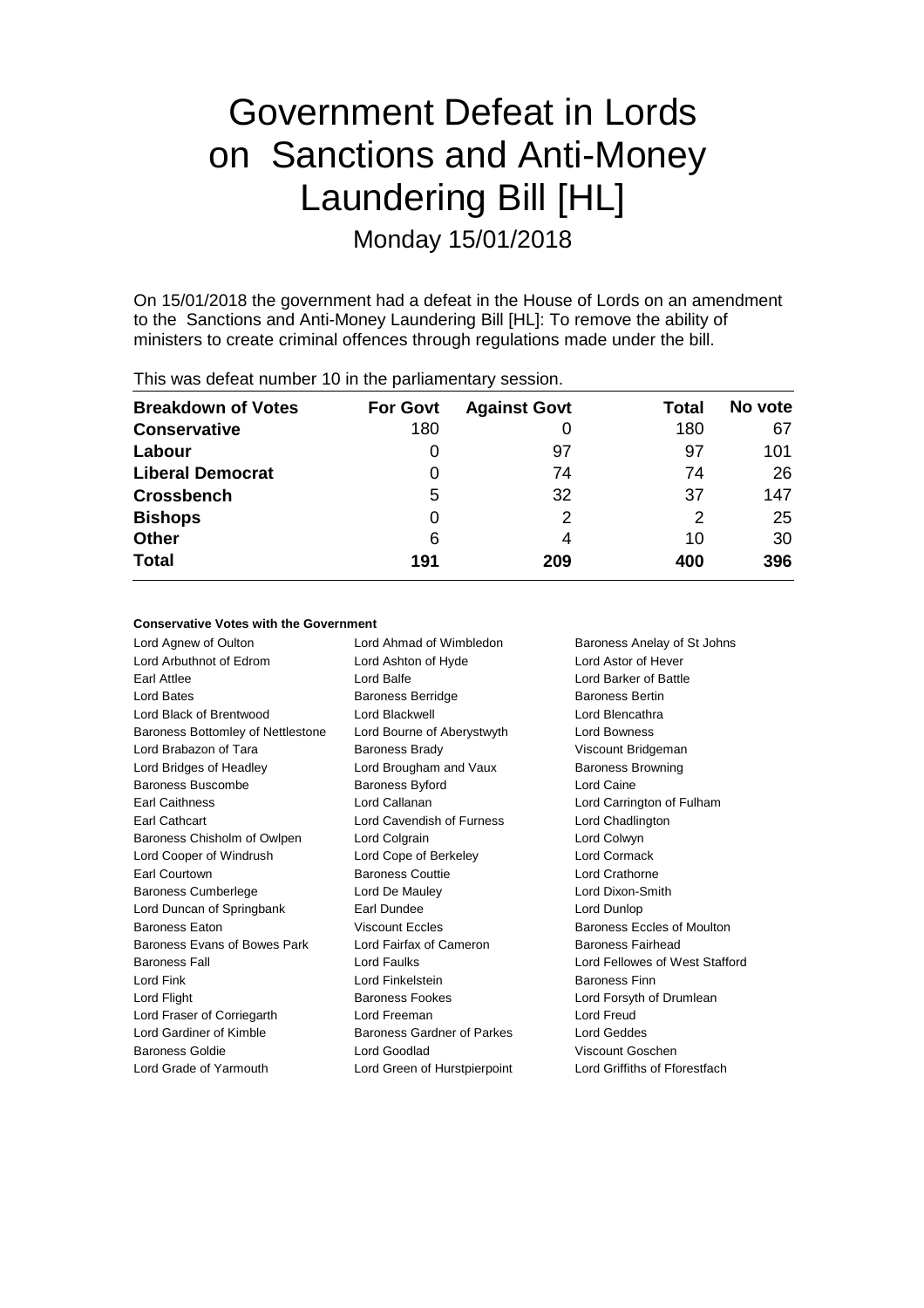Lord Hague of Richmond Viscount Hailsham Lord Hamilton of Epsom Baroness Harding of Winscombe Lord Harris of Peckham Lord Hayward Baroness Helic Lord Henley Lord Hill of Oareford Baroness Hodgson of Abinger Lord Hodgson of Astley Abbotts Earl Home Baroness Hooper Lord Horam Lord Howard of Rising Earl Howe Lord Howell of Guildford Cord Hunt of Wirral<br>
Lord Inglewood Lord James of Blackheath Baroness Jenkin of Lord Inglewood Lord James of Blackheath Baroness Jenkin of Kennington Lord King of Bridgwater Lord Kirkham Lord Kirkhope of Harrogate Lord Lamont of Lerwick Lord Lang of Monkton Lord Lawson of Blaby Lord Leigh of Hurley **Lord Lexden** Earl Lindsay Lord Lingfield **Earl Liverpool** Earl Liverpool **Lord Livingston of Parkhead** Marquess of Lothian **Lord Lucas** Lord Lucas Lord Lupton Lord Magan of Castletown **Lord Mancroft Communist Communist Communist Communist Communist Communist Communist Communist Communist Communist Communist Communist Communist Communist Communist Communist Communist Communist** Lord Marland Lord Marlesford Lord McColl of Dulwich Baroness McGregor-Smith Lord McInnes of Kilwinning Lord Moore of Lower Marsh Baroness Morris of Bolton Lord Moynihan Lord Naseby Lord Nash Baroness Neville-Jones Baroness Neville-Rolfe Baroness Newlove Baroness Nicholson of Winterbourne Baroness Noakes Lord Northbrook Lord Norton of Louth Lord O'Shaughnessy Baroness O'Cathain **Baroness Oppenheim-Barnes** Lord Palumbo Lord Polak Lord Popat Lord Porter of Spalding Lord Price **Lord Prior of Brampton** Baroness Rawlings Baroness Redfern Lord Renfrew of Kaimsthorn Lord Ribeiro Viscount Ridley Lord Risby Lord Robathan Baroness Rock **Lord Rose of Monewden** Baroness Scott of Bybrook Baroness Seccombe Earl Selborne Lord Selkirk of Douglas Lord Selsdon Lord Sheikh Lord Sherbourne of Didsbury Lord Shinkwin Lord Skelmersdale Lord Smith of Hindhead Lord Spicer **Baroness Stedman-Scott** Lord Strathclyde Baroness Stroud Lord Suri Lord Taylor of Holbeach Lord Trefgarne Viscount Trenchard Lord Trimble Lord True Lord Tugendhat Viscount Ullswater Baroness Vere of Norbiton **Baroness Verma** Baroness Vermann Lord Wassermann Baroness Wheatcroft Lord Whitby Baroness Wilcox Baroness Wyld **Lord Young of Cookham** Viscount Younger of Leckie

**Conservative Votes against the Government**

### **Labour Votes with the Government**

#### **Labour Votes against the Government**

Lord Bassam of Brighton **Lord Berkeley Baroness Billingham** Baroness Blackstone **Baroness Blood Baroness Blood** Lord Bradley Lord Brooke of Alverthorpe Lord Brookman Lord Browne of Ladyton Lord Campbell-Savours Lord Carter of Coles Lord Cashman Baroness Chakrabarti **Viscount Chandos** Lord Clark of Windermere Lord Collins of Highbury **Baroness Corston** Baroness Crawley Lord Darling of Roulanish Lord Davies of Oldham Lord Davies of Stamford Baroness Donaghy **Baroness Drake** Lord Dubs Baroness Farrington of Ribbleton Lord Faulkner of Worcester Baroness Gale Lord Giddens **Baroness Golding** Baroness Goudie Lord Griffiths of Burry Port Lord Hain Viscount Hanworth Lord Harris of Haringey Lord Haughey Lord Haworth Baroness Hayter of Kentish Town Baroness Healy of Primrose Hill Baroness Henig

Baroness Adams of Craigielea Lord Adonis **Baroness Armstrong of Hill Top** 

Baroness Hilton of Eggardon Lord Hollick Baroness Howells of St Davids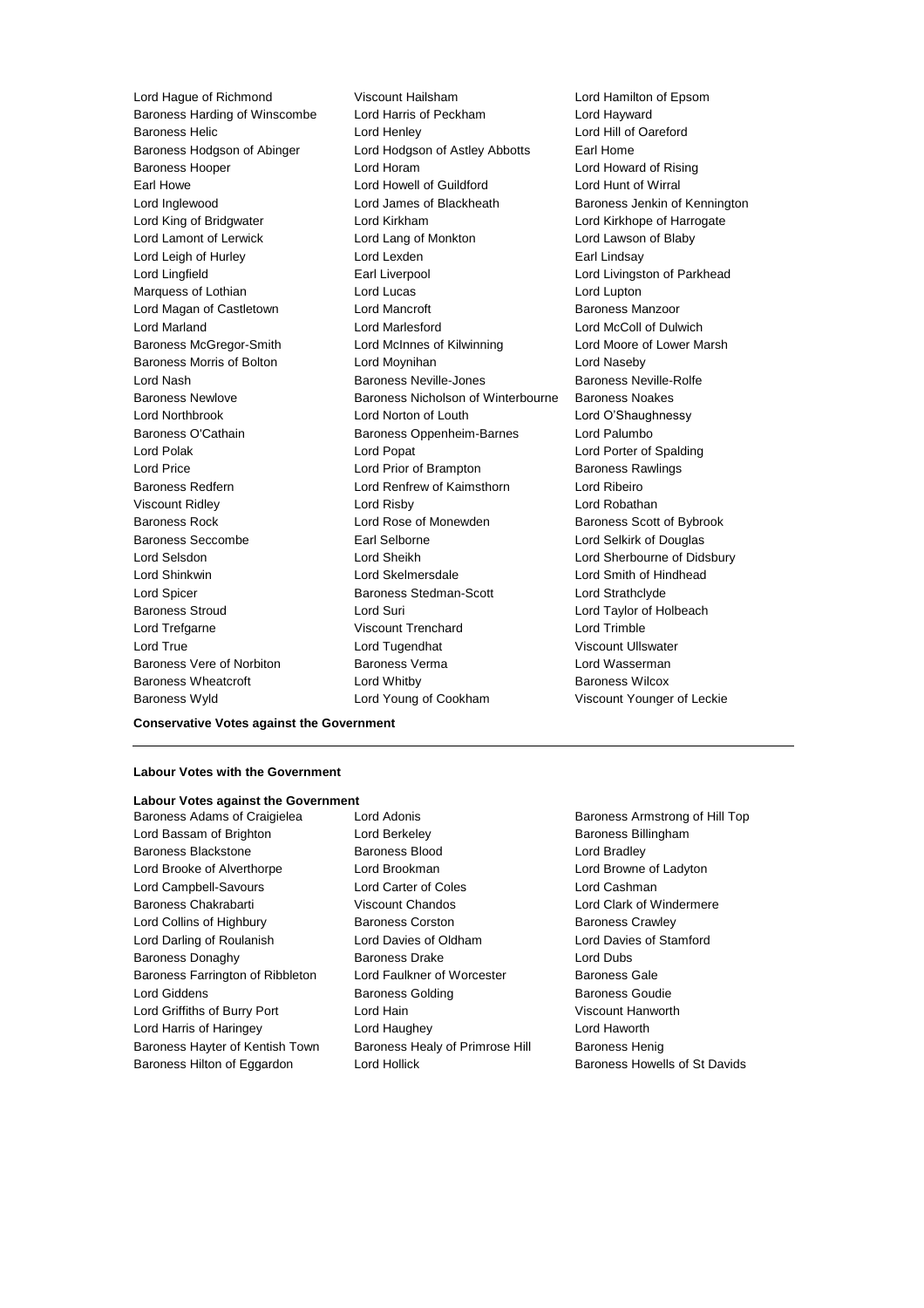| Lord Hughes of Woodside         | Lord Hunt of Kings Heath             | Lord Jones          |
|---------------------------------|--------------------------------------|---------------------|
| Baroness Jones of Whitchurch    | Lord Judd                            | Baroness Ke         |
| Lord Kennedy of Southwark       | Baroness Kinnock of Holyhead         | Lord Kinnoc         |
| Lord Knight of Weymouth         | Lord Lea of Crondall                 | Lord Lennie         |
| Baroness Liddell of Coatdyke    | <b>Baroness Lister of Burtersett</b> | Baroness Ma         |
| Lord Maxton                     | Lord McAvoy                          | Baroness M          |
| Lord McKenzie of Luton          | Lord Mendelsohn                      | Lord Monks          |
| Lord Morris of Aberavon         | Lord Morris of Handsworth            | Baroness M          |
| Lord O'Neill of Clackmannan     | Lord Patel of Bradford               | Lord Pendry         |
| <b>Baroness Pitkeathley</b>     | Lord Ponsonby of Shulbrede           | <b>Baroness Pr</b>  |
| <b>Baroness Prosser</b>         | Lord Reid of Cardowan                | Lord Roberts        |
| Lord Sawyer                     | <b>Baroness Sherlock</b>             | <b>Viscount Sin</b> |
| Baroness Smith of Basildon      | Baroness Smith of Gilmorehill        | Lord Snape          |
| Lord Stevenson of Balmacara     | Lord Stone of Blackheath             | <b>Baroness Ta</b>  |
| Lord Tomlinson                  | Lord Touhig                          | <b>Lord Tunnicl</b> |
| Baroness Warwick of Undercliffe | Lord Watson of Invergowrie           | Lord Watts          |
| Lord West of Spithead           | <b>Baroness Whitaker</b>             | Lord Whitty         |
| Baroness Young of Old Scone     |                                      |                     |
|                                 |                                      |                     |

Lord Jones Baroness Kennedy of Cradley Lord Kinnock Baroness Massey of Darwen Baroness McDonagh Lord Monks Baroness Morris of Yardley Lord Pendry Baroness Primarolo Lord Robertson of Port Ellen Viscount Simon Lord Snape Baroness Taylor of Bolton Lord Tunnicliffe Lord Whitty

#### **Liberal Democrat Votes with the Government**

#### **Liberal Democrat Votes against the Government** Lord Addington **Baroness Bakewell of Hardington**

Baroness Walmsley Lord Willis of Knaresborough

Mandeville Lord Beith **Baroness Benjamin** Baroness Benjamin Baroness Bonham-Carter of Yarnbury Baroness Bowles of Berkhamsted Lord Bradshaw Baroness Brinton Baroness Burt of Solihull Lord Campbell of Pittenweem Lord Chidgey Lord Clement-Jones Lord Cotter Lord Cotter Lord Cotter Lord Dholakia Baroness Doocey **Lord Fearn** Baroness Featherstone Lord Foster of Bath **Lord Fox** Lord Fox **Baroness Garden of Frognal** Lord German Earl Glasgow Lord Goddard of Stockport Lord Greaves **Baroness Grender** Baroness Hamwee **Baroness** Hamwee Baroness Harris of Richmond Baroness Humphreys Lord Hussain Baroness Hussein-Ece **Baroness Jolly Communist Communist Communist Communist Communist Communist Communist Communist Communist Communist Communist Communist Communist Communist Communist Communist Communist Communist Commu** Baroness Kramer **Lord Lester of Herne Hill** Baroness Ludford Baroness Ludford Lord Maclennan of Rogart Baroness Maddock Lord Marks of Henley-on-Thames Lord McNally Lord Newby Baroness Northover Lord Paddick **Lord Palmer of Childs Hill Baroness Pinnock** Lord Purvis of Tweed Baroness Randerson Lord Razzall Lord Redesdale Lord Rennard Lord Roberts of Llandudno Lord Rodgers of Quarry Bank Baroness Scott of Needham Market Lord Sharkey Baroness Sheehan Lord Shipley Lord Shutt of Greetland Baroness Smith of Newnham Lord Stephen Lord Stoneham of Droxford Lord Storey **Lord Strasburger** Lord Strasburger **Lord Stunell** Lord Taverne Lord Taylor of Goss Moor Lord Teverson Lord Thomas of Gresford **Lord Tope Container Baroness Tyler of Enfield** Lord Tyler Lord Wallace of Tankerness Lord Wallace of Saltaire

Baroness Barker

#### **Crossbench Votes with the Government**

Lord Broers Viscount Brookeborough Lord Cameron of Dillington Lord Powell of Bayswater Lord St John of Bletso

**Crossbench Votes against the Government**

Lord Adebowale **Lord Best** 

Lord Birt Lord Burns Lord Carlile of Berriew